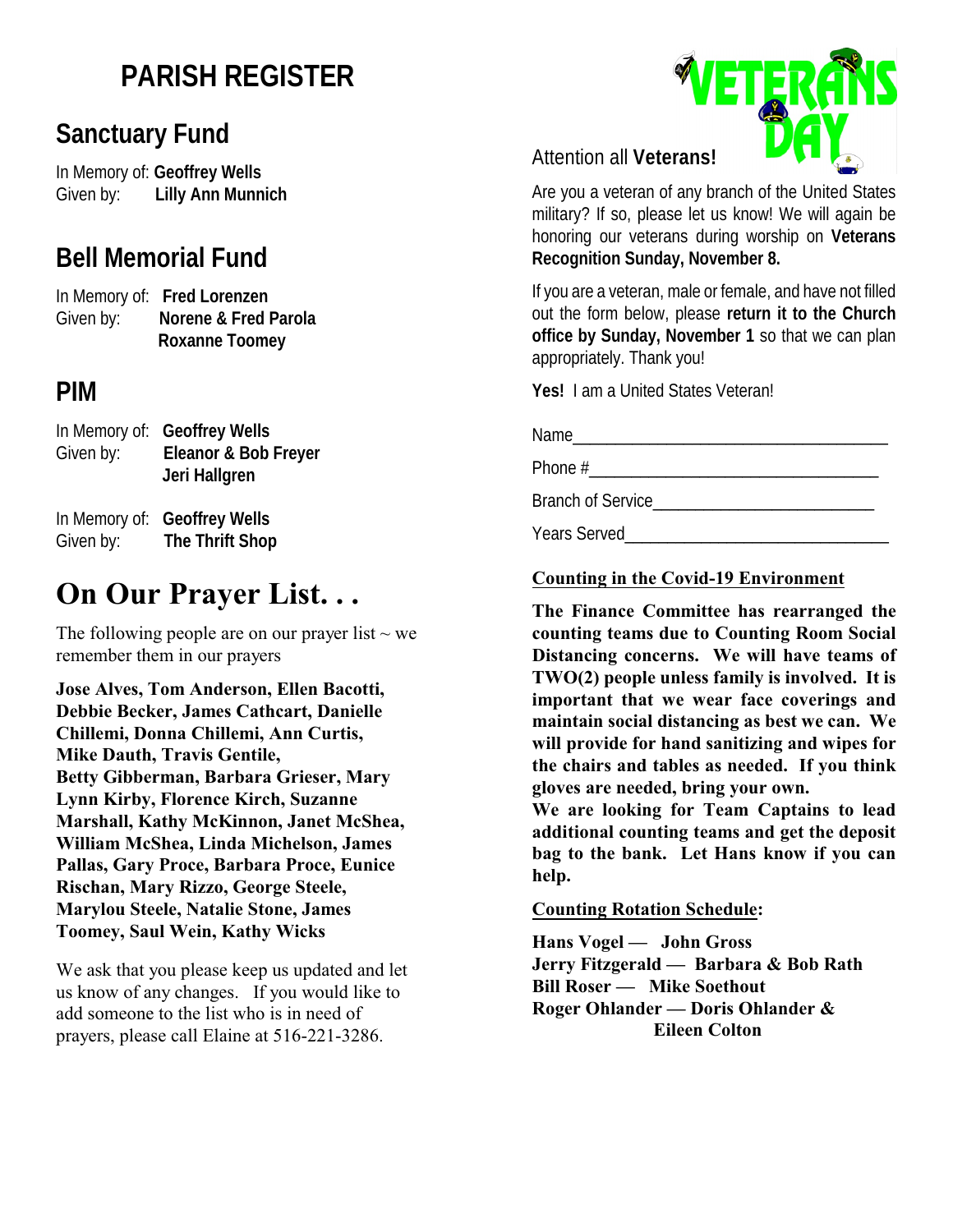# **Good News and Blessings**

### **October Birthdays**

10/7 - **Abigail Katie Stone ~ 12th**  10/8 - **Amelia Nancy Fretz ~ 10th**  10/10 - **Danielle Hesse ~ 25th**  10/12 **- Megan Colton** 10/13 - **Tiffani Padula** 10/18 - **Travis Gentile ~ 30th**  10/20 **- Claudia Gross** 10/22 - **Lily Anne Bloomfield 6th** 10/23 - **Heather Sheridan - 14th** 10/23 - **Briana Cammarata - 27th**  10/24 **- Kimberly Rastelli** 10/26 - **Lorraine Piazza**

### **October Anniversaries**

10/4 - **Jenn & Fred Ackermann** 10/6 - **Anne & Peter Welch ~ 14th**  10/19 - **Kathy & Fred Ackermann ~ 57th**  10/19 - **Julie & Charles Fisher ~ 34th**  10/21 - **Elise & James Sheridan ~ 19th**

# **Good News**

Due to the Pandemic, the 4<sup>th</sup> grade Sunday School class was unable to receive their 1<sup>st</sup> communion in the Spring. Recently, Pastor Martin worked with and prepared the following children to make their 1<sup>st</sup> Communion: **Danny Boyle, Gracie Franz, Madison Genovese, Emily Haines, Elyzabeth Kuchynskas and Madeline Murphy.**

**On Sunday, September 27, Pastor Martin baptized Freya Jean Schmitt and Aria Rose Miranda** after the 9:00am worship service. We welcomed them into our Church family.

**The Thrift Shop** is thrilled to welcome **Chris Stone and Jeanine Furstein** as the newest members working with the Thrift Shop staff!

For your information: **Judy Snyder** is living in Connecticut with her daughter and says "hello to all". **Her new address is: Judy Snyder 14 Harrison Lane**

**Stafford Springs, CT 06076**

**Tel. # - 516-474-0886**

**We recently received a letter addressed to: "Christ Lutheran Church Vegetable Garden" from Lutheran Social Services of New York.** They thanked us for the contribution of 40 lbs. of food which is helping to serve more than 7,000 individuals in need every day and also for our continued support.

**Please note the "Lights of Love" form enclosed. Deadline is Sunday, October 25.**

### **DAYLIGHT SAVING TIME ENDS!**

Don't forget to set your clocks **back** one hour before bed on **Saturday, October 31.** 

## **Sunday School Letter**

**As we continue to bring you up-to-date on the safest way we can start Sunday School, we are sorry to say the guidelines remain the same. The 25% church attendance seems to be the fact we cannot overcome.** 

**We are working with many leaders in the Church to find alternatives and will be in touch with you as soon as we can.** 

**We are still seeking the help of anyone for teaching and we need a superintendent! We hope you will be able to make time and find it in your heart to help the Sunday School children in this time of crisis.** 

**The stained glass window over the door of Steinbicker Hall welcoming all is Jesus' message "Let the little Children come unto me."**

**Please do not let the pandemic make us forget God's message to the children. Thank you for helping us keep our faith strong.**